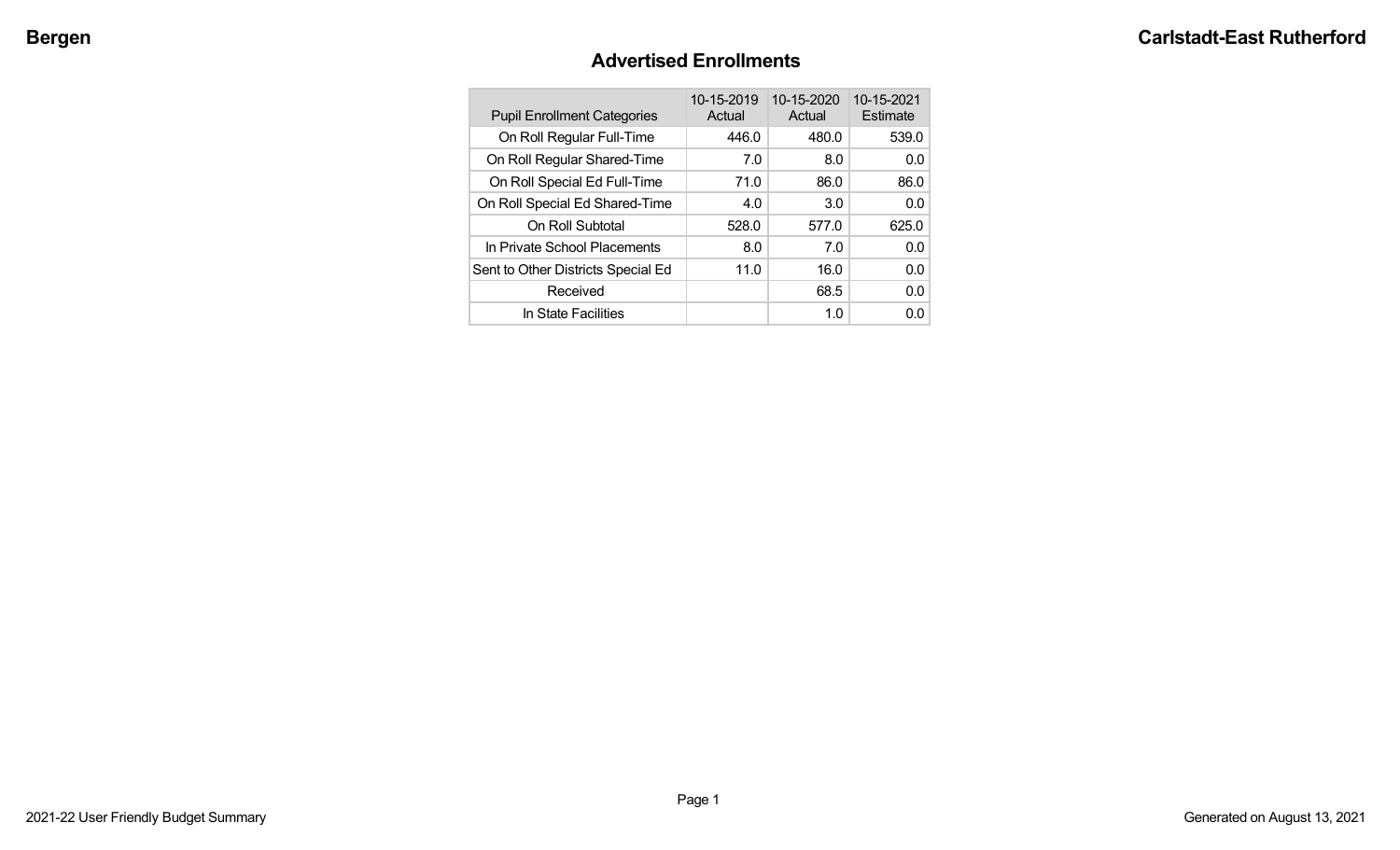## **Advertised Revenues**

| <b>Budget Category</b>                             | Description                                   | Account      | 2019-20<br>Actual | 2020-21<br>Revised | 2021-22<br>Proposed |
|----------------------------------------------------|-----------------------------------------------|--------------|-------------------|--------------------|---------------------|
|                                                    | Local Tax Levy                                | 10-1210      | 13,325,539        | 13,592,050         | 13,863,891          |
|                                                    | <b>Total Tuition</b>                          | 10-1300      | 0                 | 787,500            | 1,575,000           |
| <b>General Fund Revenues from Local Sources</b>    | <b>Unrestricted Miscellaneous Revenues</b>    | 10-1XXX      | 246,981           | 353,451            | 301,096             |
|                                                    | Interest Earned on Maintenance Reserve        | 10-1XXX      | 0                 | 1,000              | 1,000               |
|                                                    | Interest Earned on Capital Reserve Funds      | 10-1XXX      | 0                 | 1,000              | 1,000               |
|                                                    | <b>Total Revenues from Local Sources</b>      |              | 13,572,520        | 14,735,001         | 15,741,987          |
|                                                    | <b>Categorical Transportation Aid</b>         | 10-3121      | 92,141            | 92,141             | 92,141              |
|                                                    | <b>Extraordinary Aid</b>                      | 10-3131      | 210,216           | $\mathbf{0}$       | 110,216             |
| <b>General Fund Revenues from State Sources</b>    | <b>Categorical Special Education Aid</b>      | 10-3132      | 356,516           | 428,809            | 476,209             |
|                                                    | <b>Categorical Security Aid</b>               | 10-3177      | 18,800            | 18,800             | 18,800              |
|                                                    | <b>Total Revenues from State Sources</b>      |              | 677,673           | 539,750            | 697,366             |
| <b>General Fund Revenues from Federal Sources</b>  | <b>Medicaid Reimbursement</b>                 | 10-4200      | 0                 | $\Omega$           | 14,728              |
|                                                    | <b>Total Revenues from Federal Sources</b>    |              | $\mathbf{0}$      | 0                  | 14,728              |
|                                                    | <b>Budgeted Fund Balance-Operating Budget</b> | 10-303       | 0                 | 739,991            | 751,648             |
| <b>General Fund Revenues from Other Sources</b>    | Withdrawal from Maintenance Reserve           | 10-310       | 0                 | 165,000            | 0                   |
|                                                    | Adjustment for Prior Year Encumbrances        |              | $\Omega$          | 49,101             | $\Omega$            |
|                                                    | Actual Revenues (Over)/Under Expenditures     |              | $-645,262$        | $\mathbf 0$        | $\mathbf 0$         |
| <b>General Fund Revenues</b>                       | <b>Total Operating Budget</b>                 |              | 13,604,931        | 16,228,843         | 17,205,729          |
| Special Revenue Fund Revenues from Local Sources   | <b>Other Revenue from Local Sources</b>       | 20-1XXX      | 92,128            | $\Omega$           | $\Omega$            |
|                                                    | <b>Total Revenues from Local Sources</b>      | 20-1XXX      | 92,128            | 0                  | $\mathbf{0}$        |
|                                                    | Title I                                       | 20-4411-4416 | 68,424            | 55,000             | 55,000              |
|                                                    | Title II                                      | 20-4451-4455 | 8,019             | 4,000              | 4,000               |
|                                                    | Title IV                                      | 20-4471-4474 | 10,000            | $\mathbf{0}$       | $\Omega$            |
|                                                    | I.D.E.A. Part B (Handicapped)                 | 20-4420-4429 | 116,624           | 100,000            | 100,000             |
| Special Revenue Fund Revenues from Federal Sources | <b>CARES Act Education Stabilization Fund</b> | 20-4530      | 4,979             | $\mathbf{0}$       | $\mathbf{0}$        |
|                                                    | <b>CRRSA Act-ESSER II</b>                     | 20-4534      |                   | 0                  | 226,734             |
|                                                    | <b>CRRSA Act-Learning Acceleration Grant</b>  | 20-4535      |                   | 0                  | 25,000              |
|                                                    | <b>CRRSA Act-Mental Health Grant</b>          | 20-4536      |                   | $\Omega$           | 45,000              |
|                                                    | <b>Total Revenues from Federal Sources</b>    |              | 208,046           | 159,000            | 455,734             |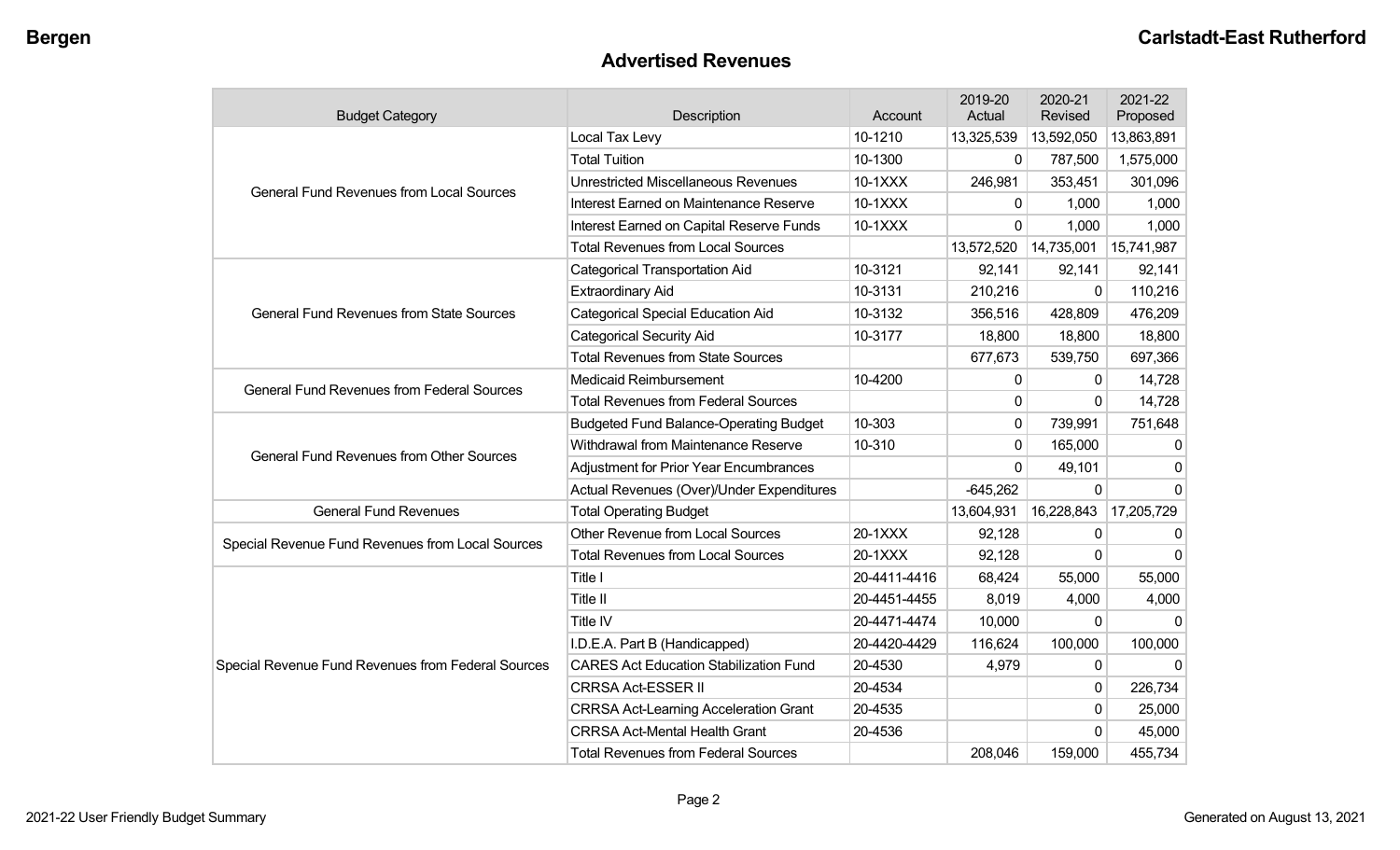# **Advertised Revenues**

| <b>Budget Category</b>               | Description                             | Account | 2019-20<br>Actual | 2020-21<br>Revised | 2021-22<br>Proposed     |
|--------------------------------------|-----------------------------------------|---------|-------------------|--------------------|-------------------------|
| <b>Special Revenue Fund Revenues</b> | <b>Total Grants and Entitlements</b>    |         | 300,174           | 159,000            | 455,734                 |
| All Fund Revenues                    | <b>Total Revenues/Sources</b>           |         | 13,905,105        | 16,387,843         | 17,661,463              |
| Revenues Net of Transfers            | Total Revenues/Sources Net of Transfers |         | 13,905,105        |                    | 16,387,843   17,661,463 |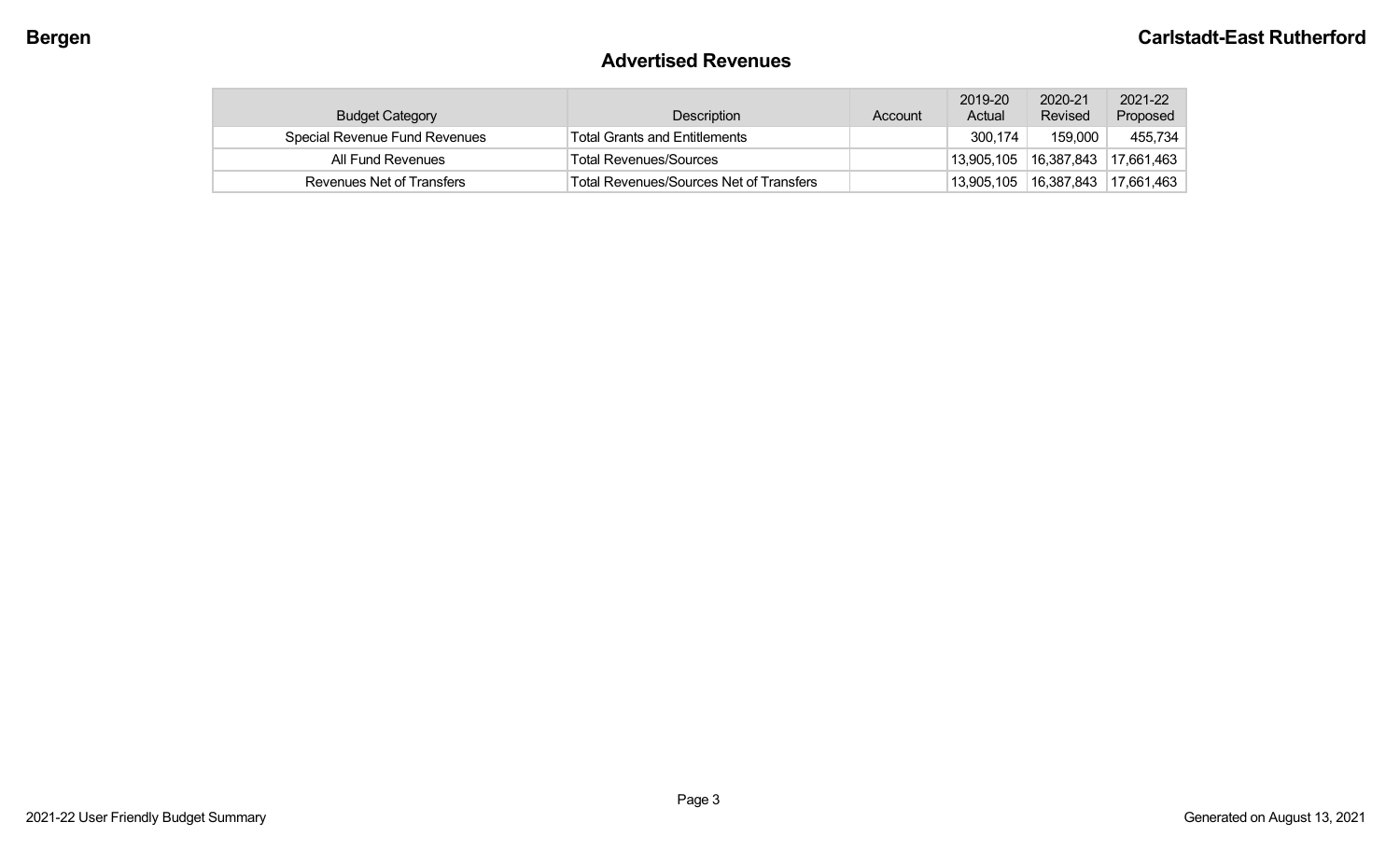# **Advertised Appropriations**

| <b>Budget Category</b>                               | Description                                                                        | Account        | 2019-20<br>Actual | 2020-21<br>Revised | 2021-22<br>Proposed |
|------------------------------------------------------|------------------------------------------------------------------------------------|----------------|-------------------|--------------------|---------------------|
|                                                      | Regular Programs-Instruction                                                       | 11-1XX-100-XXX | 3,828,433         | 4,766,200          | 5,200,946           |
|                                                      | <b>Special Education-Instruction</b>                                               | 11-2XX-100-XXX | 358,970           | 371,800            | 373,334             |
| General Fund Current Expenses for Instruction        | <b>Basic Skills/Remedial-Instruction</b>                                           | 11-230-100-XXX | 3,711             | 210,773            | 65,000              |
|                                                      | <b>Bilingual Education-Instruction</b>                                             | 11-240-100-XXX | 122,456           | 127,456            | 73,000              |
|                                                      | School-Sponsored Cocurricular or Extracurricular Activities-Instruction            | 11-401-100-XXX | 64,228            | 66,450             | 80,000              |
|                                                      | School-Sponsored Athletics-Instruction                                             | 11-402-100-XXX | 311,859           | 357,067            | 390,000             |
|                                                      | Undistributed Expenditures-Instruction (Tuition)                                   | 11-000-100-XXX | 2,132,273         | 2,852,665          | 2,440,024           |
|                                                      | Undistributed Expenditures-Attendance and Social Work                              | 11-000-211-XXX | 91,314            | 80,095             | 83,096              |
|                                                      | Undistributed Expenditures-Health Services                                         | 11-000-213-XXX | 153,336           | 139,104            | 153,165             |
|                                                      | Undistributed Expenditures-Speech, OT, PT and Related Services                     | 11-000-216-XXX | 146,996           | 145,000            | 210,000             |
|                                                      | Undistributed Expenditures-Other Support Services, Students-Extraordinary Services | 11-000-217-XXX | 22,710            | 70,000             | 70,000              |
|                                                      | Undistributed Expenditures-Guidance                                                | 11-000-218-XXX | 469,824           | 474,640            | 555,042             |
|                                                      | Undistributed Expenditures-Child Study Teams                                       | 11-000-219-XXX | 779,694           | 764,192            | 756,500             |
|                                                      | Undistributed Expenditures-Improvement of Instruction Services                     | 11-000-221-XXX | 29,300            | 29,300             | 40,000              |
|                                                      | Undistributed Expenditures-Education Media Services/Library                        | 11-000-222-XXX | 281,579           | 276,430            | 319,456             |
| General Fund Current Expenses for Support Services   | Undistributed Expenditures-Instructional Staff Training Services                   | 11-000-223-XXX | 7,139             | 25,000             | 25,000              |
|                                                      | Undistributed Expenditures-Support Services-General Administration                 | 11-000-230-XXX | 588,518           | 711,922            | 759,732             |
|                                                      | Undistributed Expenditures-Support Services-School Administration                  | 11-000-240-XXX | 211,909           | 215,681            | 222,681             |
|                                                      | <b>Undistributed Expenditures-Central Services</b>                                 | 11-000-251-XXX | 288,743           | 296,789            | 312,703             |
|                                                      | Undistributed Expenditures-Administrative InformationTechnology                    | 11-000-252-XXX | 33,315            | 37,000             | 38,000              |
|                                                      | Undistributed Expenditures-Operation and Maintenance of Plant Services             | 11-000-26X-XXX | 1,185,803         | 1,501,063          | 1,707,300           |
|                                                      | Undistributed Expenditures-Student Transportation Services                         | 11-000-270-XXX | 559,288           | 676,700            | 721,700             |
|                                                      | Personal Services-Employee Benefits                                                | 11-XXX-XXX-2XX | 1,585,701         | 1,942,551          | 2,527,770           |
|                                                      | Undistributed Expenditures-Food Services                                           | 11-000-310-930 | $\mathbf 0$       | 5,000              | 5,000               |
|                                                      | <b>Total Undistributed Expenditures</b>                                            |                | 8,567,442         | 10,243,132         | 10,947,169          |
| General Fund Current Expenses for Increased Reserves | Interest Earned on Maintenance Reserve                                             | 10-606         | $\Omega$          | 1,000              | 1,000               |
| <b>General Fund Current Expenses</b>                 | <b>Total General Current Expense</b>                                               |                | 13,257,099        |                    |                     |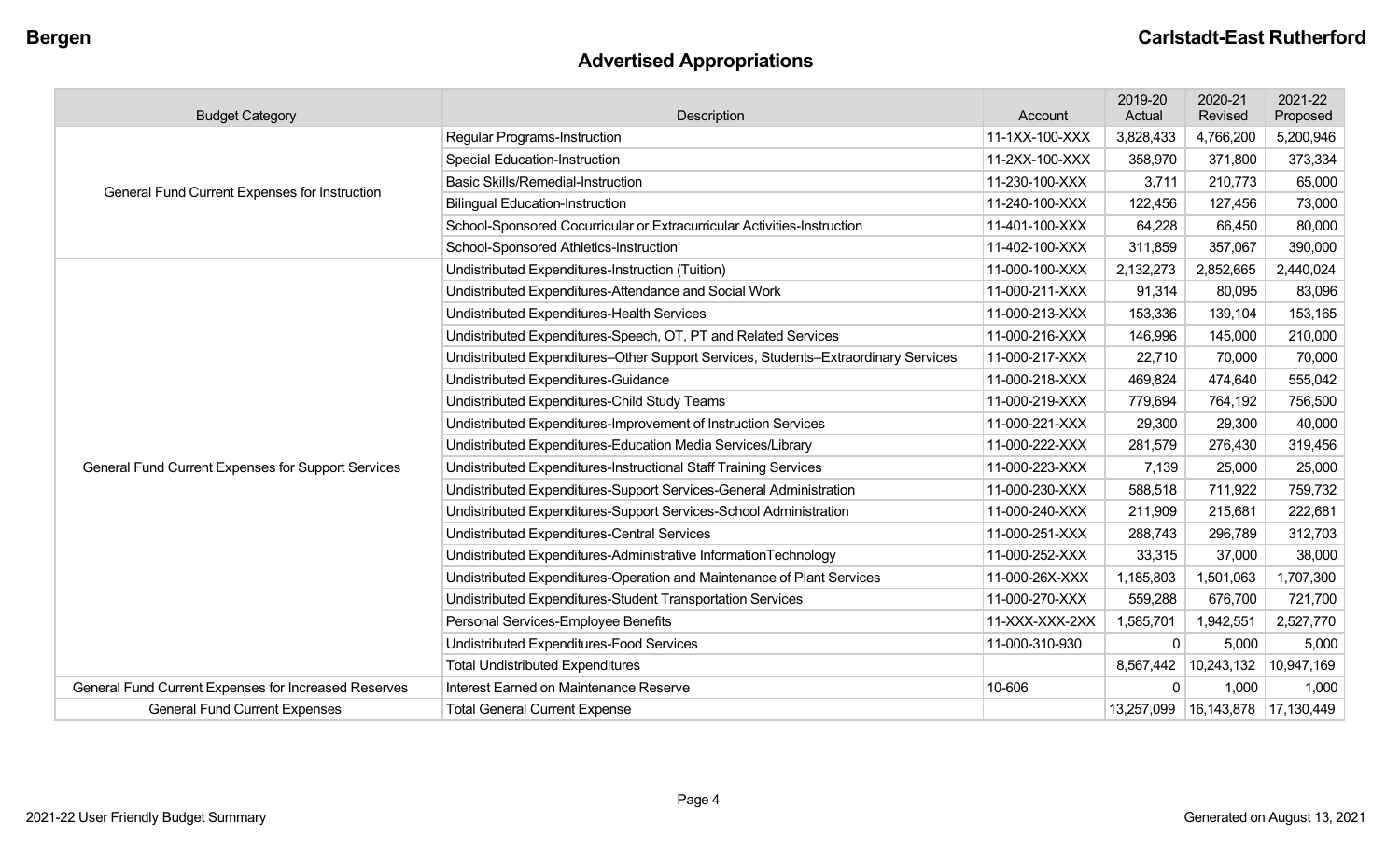# **Advertised Appropriations**

| <b>Budget Category</b>                                    | Description                                          | Account        | 2019-20<br>Actual | 2020-21<br>Revised | 2021-22<br>Proposed |
|-----------------------------------------------------------|------------------------------------------------------|----------------|-------------------|--------------------|---------------------|
|                                                           | Facilities Acquisition and Construction Services     | 12-000-400-XXX | 259,325           | 0                  | 0                   |
| Capital Outlay                                            | Interest Deposit to Capital Reserve                  | 10-604         |                   | 1,000              | 1,000               |
|                                                           | <b>Total Capital Outlay</b>                          |                | 259,325           | 1,000              | 1,000               |
|                                                           | <b>Transfer of Funds to Charter Schools</b>          | 10-000-100-56X | 88,507            | 83,965             | 74,280              |
| General Fund Expenses and Transfers                       | <b>General Fund Grand Total</b>                      |                | 13,604,931        | 16,228,843         | 17,205,729          |
| Special Revenue Fund Expenses for Grants and Entitlements | Local Projects                                       | 20-XXX-XXX-XXX | 92,128            | 0                  |                     |
|                                                           | Title I                                              | 20-XXX-XXX-XXX | 68,424            | 55,000             | 55,000              |
|                                                           | Title II                                             | 20-XXX-XXX-XXX | 8,019             | 4,000              | 4,000               |
|                                                           | Title IV                                             | 20-XXX-XXX-XXX | 10,000            | $\Omega$           |                     |
|                                                           | I.D.E.A. Part B (Handicapped)                        | 20-XXX-XXX-XXX | 116,624           | 100,000            | 100,000             |
| Special Revenue Fund Expenses for Federal Projects        | <b>CARES Act Education Stabilization Fund</b>        | 20-477-XXX-XXX | 4,979             | $\Omega$           |                     |
|                                                           | CRRSA Act-ESSER II Grant Program                     | 20-483-XXX-XXX |                   | 0                  | 226,734             |
|                                                           | <b>CRRSA Act-Learning Acceleration Grant Program</b> | 20-484-XXX-XXX |                   | 0                  | 25,000              |
|                                                           | <b>CRRSA Act-Mental Health Grant Program</b>         | 20-485-xxx-xxx |                   | $\Omega$           | 45,000              |
|                                                           | <b>Total Federal Projects</b>                        | 20-XXX-XXX-XXX | 208,046           | 159,000            | 455,734             |
| Special Revenue Fund Expenses                             | <b>Total Special Revenue Funds</b>                   |                | 300,174           | 159,000            | 455,734             |
| All Fund Expenses                                         | <b>Total Expenditures/Appropriations</b>             |                | 13,905,105        | 16,387,843         | 17,661,463          |
| <b>Expenses Net of Transfers</b>                          | <b>Total Expenditures Net of Transfers</b>           |                | 13,905,105        |                    |                     |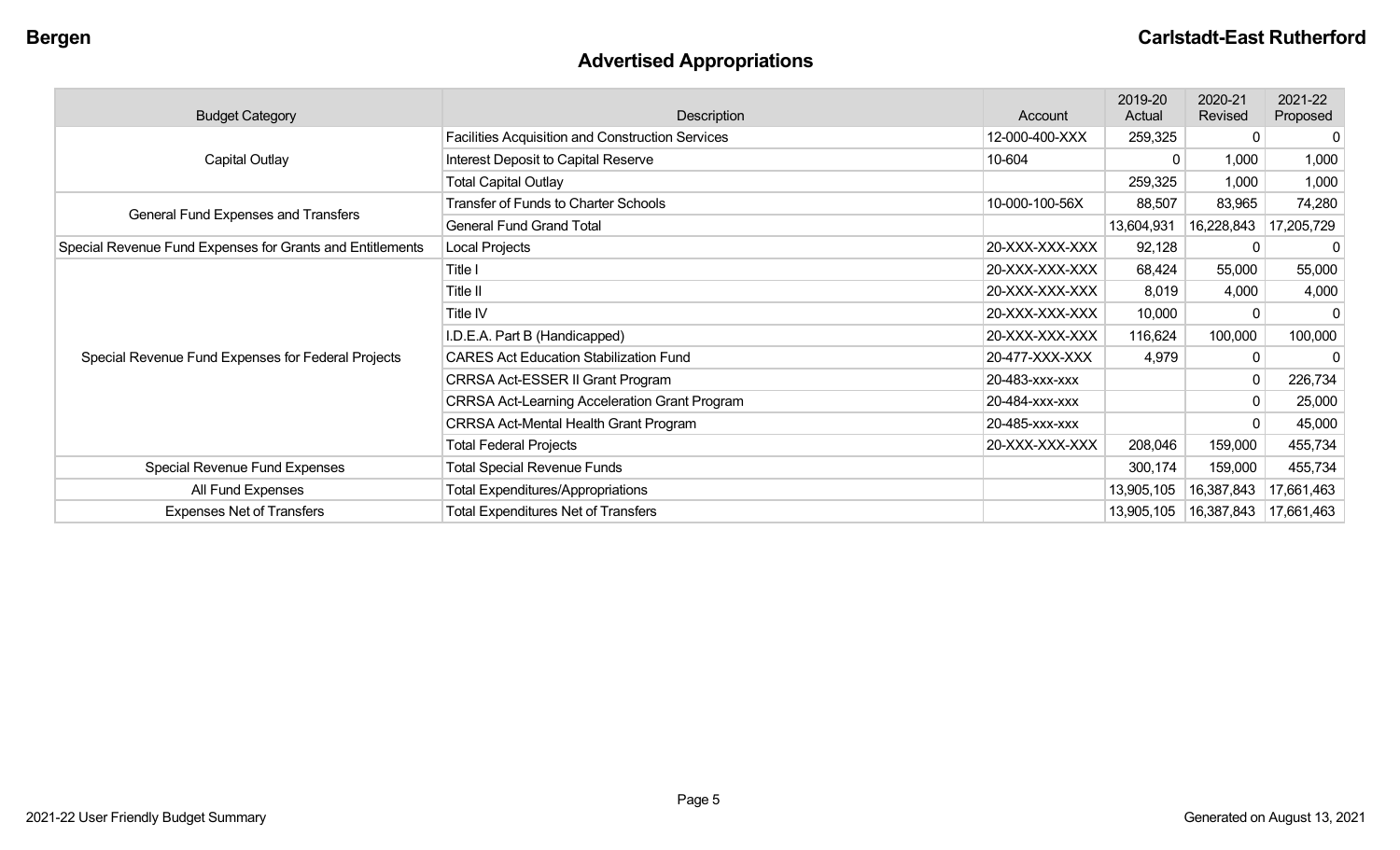# **Advertised Recapitulation of Balances**

| <b>Fund Balance Category</b>            | <b>Budget Category</b>                                           | Audited<br><b>Balance</b><br>06/30/2019 | Audited<br><b>Balance</b><br>06/30/2020 | Estimated<br><b>Balance</b><br>06/30/2021 | Estimated<br><b>Balance</b><br>06/30/2022 |
|-----------------------------------------|------------------------------------------------------------------|-----------------------------------------|-----------------------------------------|-------------------------------------------|-------------------------------------------|
|                                         | Capital Reserve                                                  | 1,206,554                               | 1,807,592                               | 1,808,592                                 | 1,809,592                                 |
|                                         | <b>Adult Education Programs</b>                                  |                                         |                                         |                                           | $\Omega$                                  |
|                                         | Maintenance Reserve                                              | 450,000                                 | 750,000                                 | 586,000                                   | 587,000                                   |
| Restricted for General Operating Budget | Legal Reserve                                                    | ,202,343                                | 1,192,828                               | 592,828                                   |                                           |
|                                         | <b>Tuition Reserve</b>                                           |                                         |                                         |                                           | 0                                         |
|                                         | <b>Current Expense Emergency Reserve</b>                         |                                         | 0                                       |                                           | 0                                         |
|                                         | Impact Aid Reserve for General Expenses (Sections 8002 and 8003) |                                         |                                         |                                           | 0                                         |
|                                         | Impact Aid Reserve for Capital Expenses (Sections 8007 and 8008) | $\Omega$                                | 0                                       |                                           | 0                                         |
| Restricted for Repayment of Debt        | Repayment of Debt                                                |                                         |                                         |                                           | 0                                         |
|                                         | <b>General Operating Budget</b>                                  | 530,037                                 | 622,306                                 | 482,315                                   | 323,495                                   |
| Unrestricted                            | Repayment of Debt                                                |                                         |                                         |                                           | 0                                         |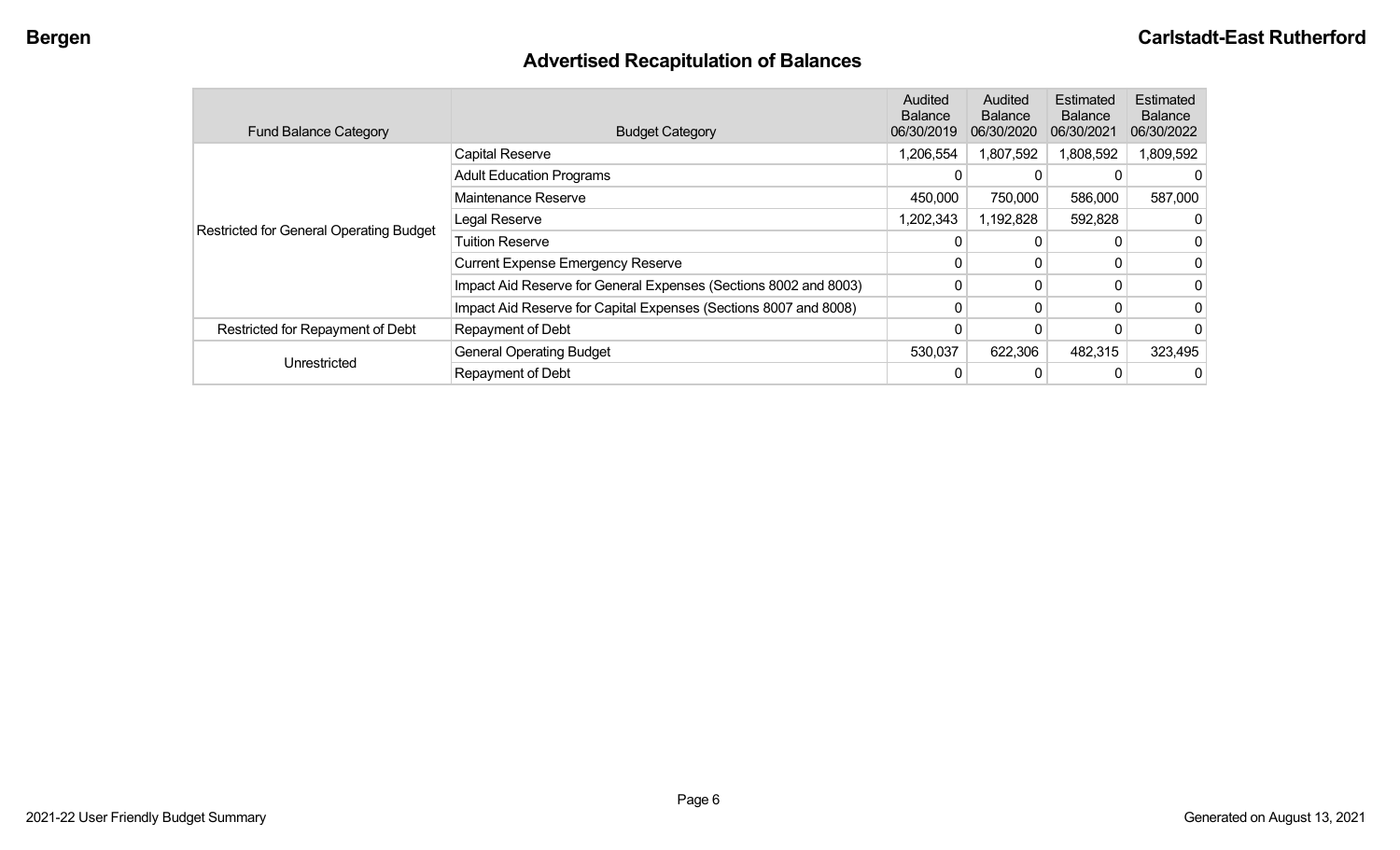### **Advertised Per Pupil Cost Calculations**

| Per Pupil Cost Calculations                       | 2018-19<br><b>Actual Costs</b> | 2019-20<br><b>Actual Costs</b> | 2020-21<br><b>Original Budget</b> | 2020-21<br><b>Revised Budget</b> | 2021-22<br><b>Proposed Budget</b> |
|---------------------------------------------------|--------------------------------|--------------------------------|-----------------------------------|----------------------------------|-----------------------------------|
| <b>Total Budgetary Comparative Per Pupil Cost</b> | \$20,805                       | \$20,696                       | \$21,712                          | \$22,161                         | \$22,432                          |
| <b>Total Classroom Instruction</b>                | \$10,344                       | \$10,340                       | \$12,229                          | \$12,442                         | \$12,323                          |
| <b>Classroom-Salaries and Benefits</b>            | \$9,971                        | \$9,793                        | \$11,527                          | \$11,728                         | \$11,502                          |
| Classroom-General Supplies and Textbooks          | \$334                          | \$522                          | \$642                             | \$653                            | \$760                             |
| <b>Classroom-Purchased Services</b>               | \$40                           | \$25                           | \$60                              | \$61                             | \$62                              |
| <b>Total Support Services</b>                     | \$4,200                        | \$4,348                        | \$3,685                           | \$3,746                          | \$3,925                           |
| <b>Support Services-Salaries and Benefits</b>     | \$2,100                        | \$2,413                        | \$1,893                           | \$1,924                          | \$2,376                           |
| <b>Total Administrative Costs</b>                 | \$2,515                        | \$2,551                        | \$2,262                           | \$2,358                          | \$2,358                           |
| <b>Administration Salaries and Benefits</b>       | \$1,791                        | \$1,851                        | \$1,455                           | \$1,479                          | \$1,571                           |
| Total Operations and Maintenance of Plant         | \$2,808                        | \$2,530                        | \$2,693                           | \$2,754                          | \$2,910                           |
| Operations and Maintenance-Salaries and Benefits  | \$1,194                        | \$1,073                        | \$970                             | \$987                            | \$1,064                           |
| <b>Board Contribution to Food Services</b>        | \$0                            | \$0                            | \$9                               | \$9                              | \$8                               |
| <b>Total Extracurricular Costs</b>                | \$878                          | \$872                          | \$796                             | \$813                            | \$853                             |
| <b>Total Equipment Costs</b>                      | \$286                          | \$0                            | \$0                               | \$0                              | \$0                               |
| Legal Costs                                       | \$185                          | \$138                          | \$156                             | \$158                            | \$152                             |
| Employee Benefits as a percentage of salaries*    | 24.29%                         | 23.92%                         | 25.16%                            | 25.13%                           | 30.31%                            |

\*Does not include pension and social security paid by the State on-behalf of the district.

\*\*Federal and State funds in the blended resource school-based budgets.

The information presented in columns 1 through 3 as well as the related descriptions of the per pupil cost calculations are contained in the Taxpayers' Guide to Education Spending and can be found on the Department of Education's Internet website: http://www.state.nj.us/education/guide/. This publication is also available in the board office and public libraries. The same calculations were performed using the 2020-21 revised appropriations and the 2021-22 budgeted appropriations presented in this advertised budget. Total Budgetary Comparative Per Pupil Cost is defined as current expense exclusive of tuition expenditures, transportation, residential costs, and judgments against the school district. For all years it also includes the restricted entitlement aids. With the exception of Total Equipment Cost, each of the other per pupil cost calculations presented is a component of the total comparative per pupil cost, although all components are not shown.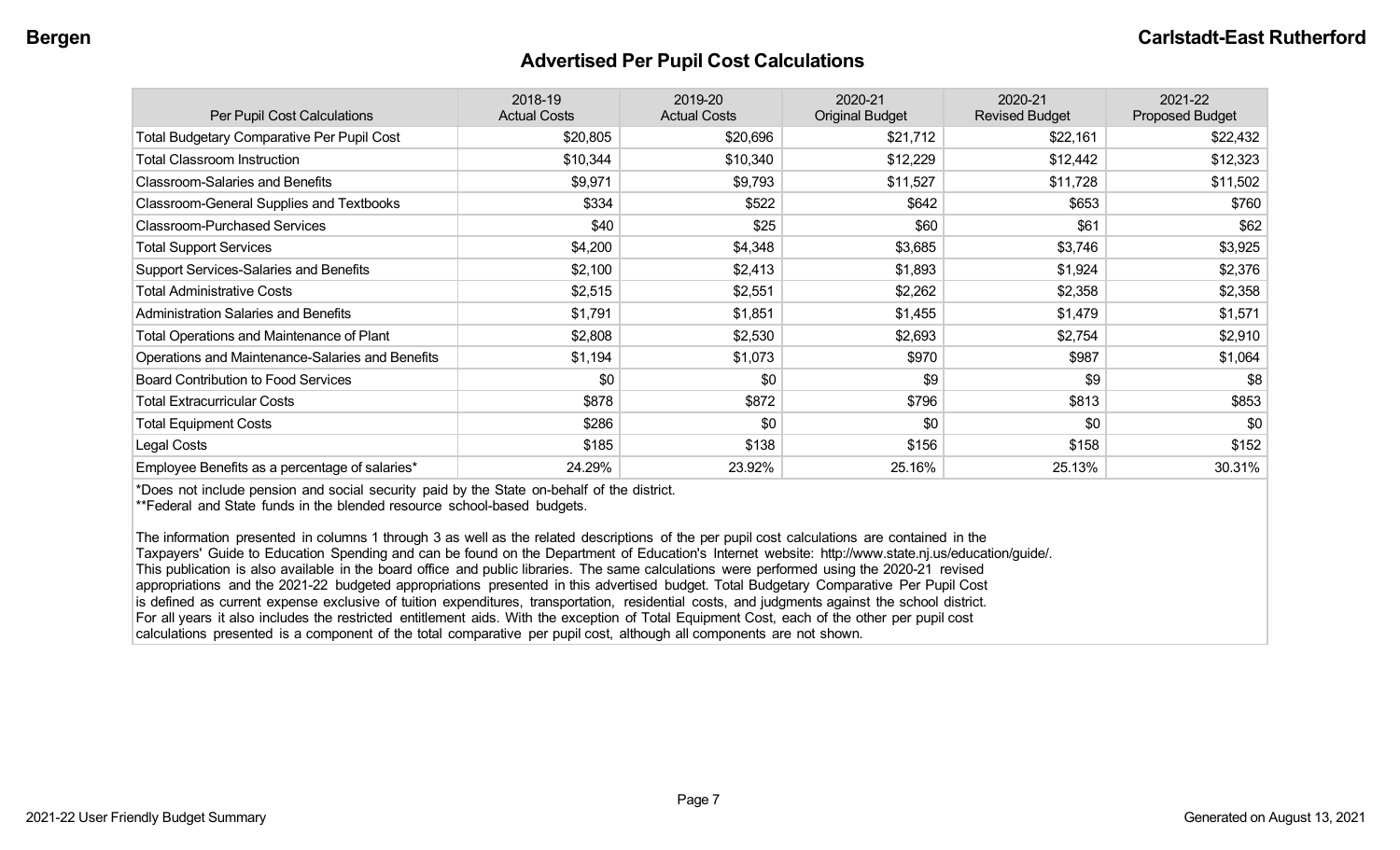# **Unusual Revenues and Appropriations**

| Line<br><b>Number</b> | Source                                    | Amount    | Explanation                |
|-----------------------|-------------------------------------------|-----------|----------------------------|
| 150                   | Tuition from Other LEA'S within the state | 1.575.000 | Maywood tuition            |
| 300                   | Unrestricted miscellaneous revenues       |           | 300,982 auditorium rentals |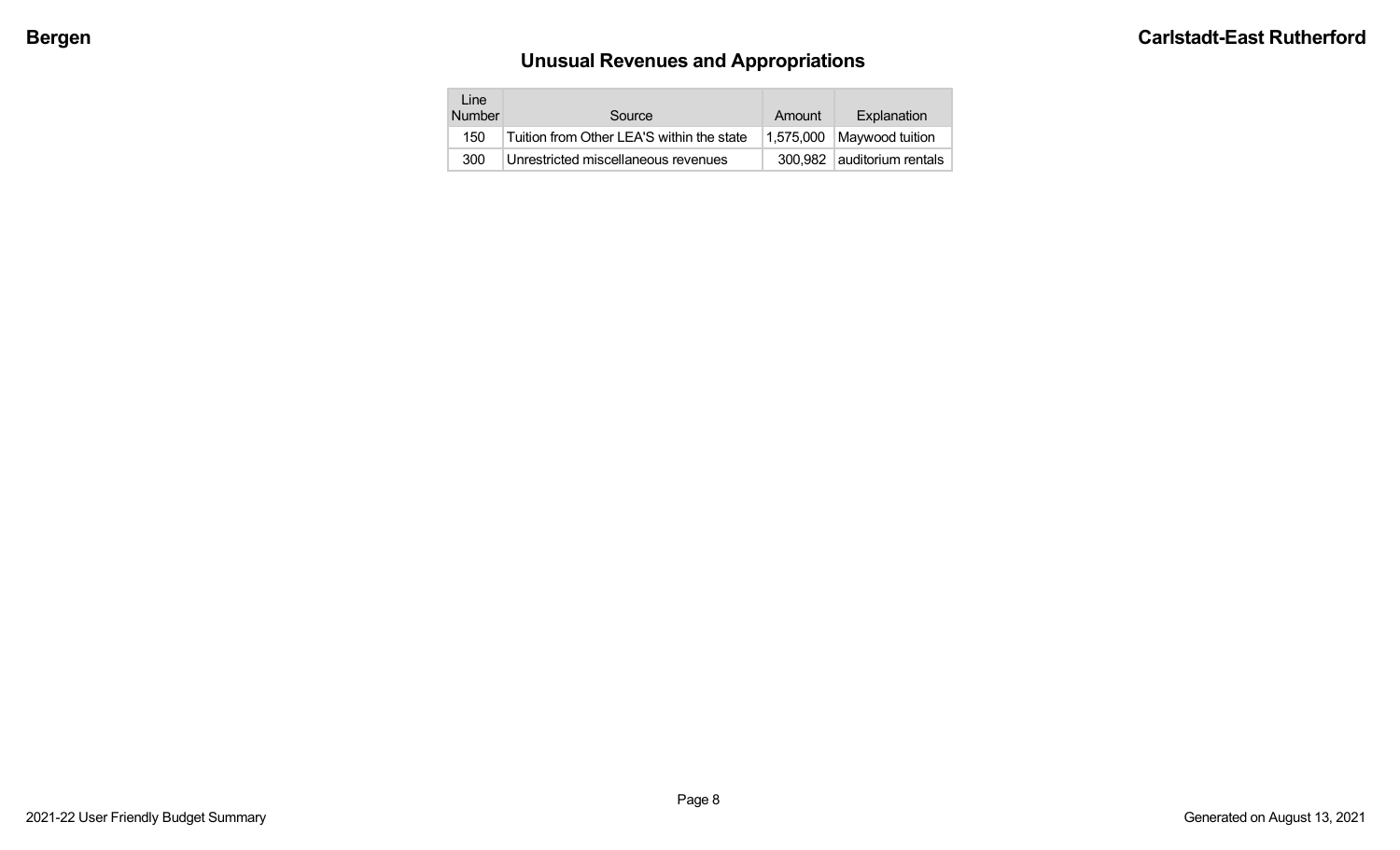# **Shared Services**

|            | <b>Shared Service Category Type</b>            | <b>Shared Service Category Description</b>                                   | Amount<br>Saved<br>(Optional) |
|------------|------------------------------------------------|------------------------------------------------------------------------------|-------------------------------|
|            | <b>Food Services</b>                           | participate in shared food service with neighboring districts                | 0                             |
|            | Insurance Coverages and Benefits               | member of NESBIG joint insurance and workers comp pool                       | O                             |
|            | Municipal/Public Works                         | shared services with Boro's of Carlstadt and ER for snow and garbage removal | 0                             |
| Purchasing |                                                | member of Aces bulk energy purchasing                                        | 0                             |
|            |                                                | member of Ed Data purchasing consortium                                      | 0                             |
|            |                                                | use South Bergen Jointure for special ed transportation services             | 0                             |
|            | <b>Transportation Services, including Fuel</b> | participate in shared busing with neighboring districts                      | 0                             |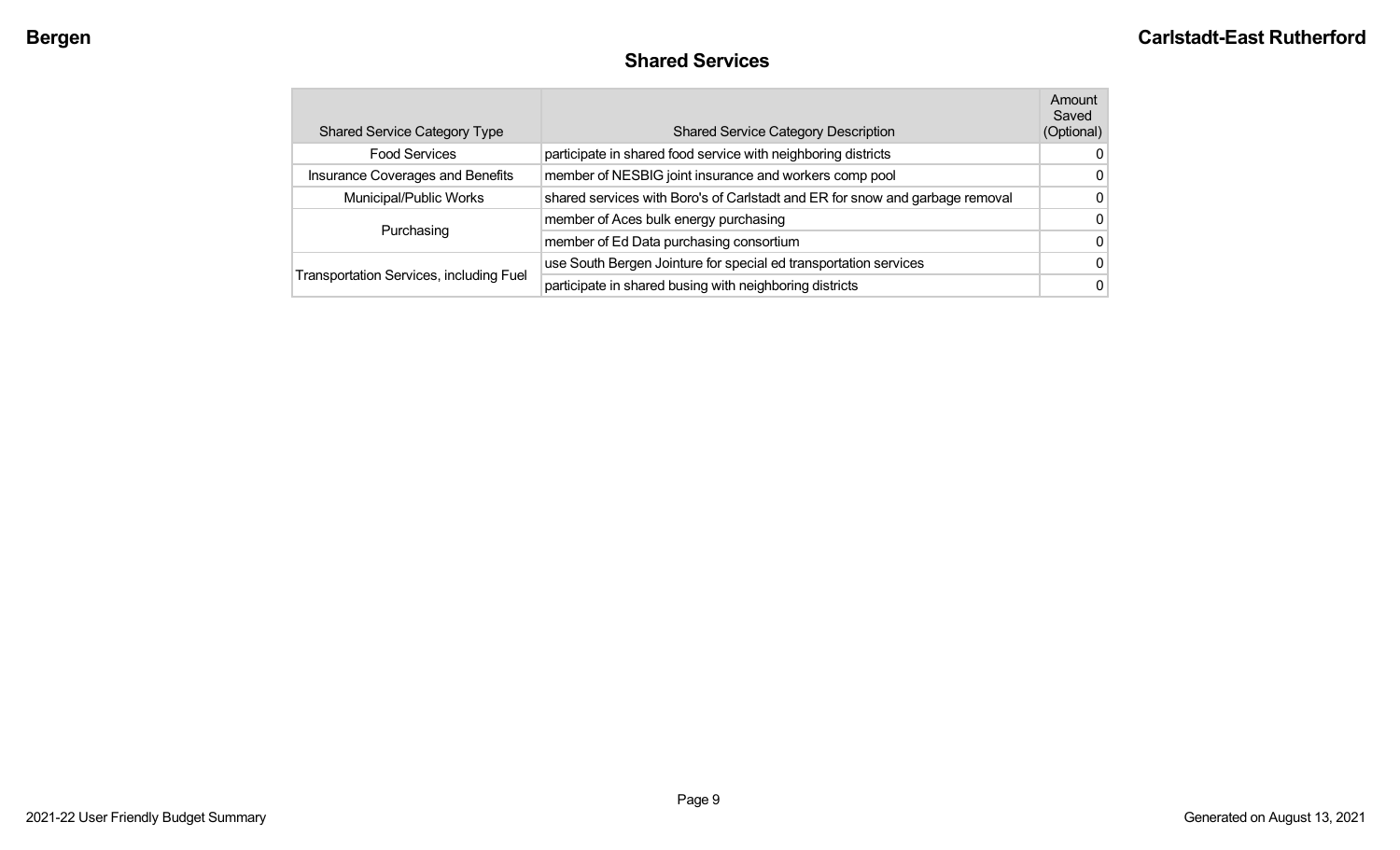# **Estimated Tax Rates**

| Municipality | Category                                                                                                           |               |  |  |
|--------------|--------------------------------------------------------------------------------------------------------------------|---------------|--|--|
|              | (A) General Fund School Levy                                                                                       | 7,332,149     |  |  |
|              | (D) Total School Levy                                                                                              | 7,332,149     |  |  |
|              | (B) Estimated Net Taxable Valuation (as of 10/01/20)                                                               | 2,576,927,076 |  |  |
| Carlstadt    | (H) Estimated Equalized Valuation (as of 10/01/20)                                                                 | 2,639,106,342 |  |  |
|              | (C) Estimated 2021-22 General Fund School Tax Rate, Without Repayment of Debt or Adjustments=100x(A)/(B)           | 0.2845        |  |  |
|              | (F) Estimated 2021-22 Total School Tax Rate, With Repayment of Debt and Adjustments=100x(D)/(B)                    | 0.2845        |  |  |
|              | (I) Estimated 2021-22 Equalized General Fund School Tax Rate, Without Repayment of Debt or Adjustments=100x(A)/(H) | 0.2778        |  |  |
|              | (L) Estimated 2021-22 Equalized Total School Tax Rate, With Repayment of Debt and Adjustments=100x(D)/(H)          | 0.2778        |  |  |
|              | (A) General Fund School Levy                                                                                       | 6,531,742     |  |  |
|              | (D) Total School Levy                                                                                              | 6,531,742     |  |  |
|              | (B) Estimated Net Taxable Valuation (as of 10/01/20)                                                               | 2,275,471,060 |  |  |
|              | (H) Estimated Equalized Valuation (as of 10/01/20)                                                                 | 2,613,909,089 |  |  |
| E Rutherford | (C) Estimated 2021-22 General Fund School Tax Rate, Without Repayment of Debt or Adjustments=100x(A)/(B)           | 0.2871        |  |  |
|              | (F) Estimated 2021-22 Total School Tax Rate, With Repayment of Debt and Adjustments=100x(D)/(B)                    | 0.2871        |  |  |
|              | (I) Estimated 2021-22 Equalized General Fund School Tax Rate, Without Repayment of Debt or Adjustments=100x(A)/(H) | 0.2499        |  |  |
|              | (L) Estimated 2021-22 Equalized Total School Tax Rate, With Repayment of Debt and Adjustments=100x(D)/(H)          | 0.2499        |  |  |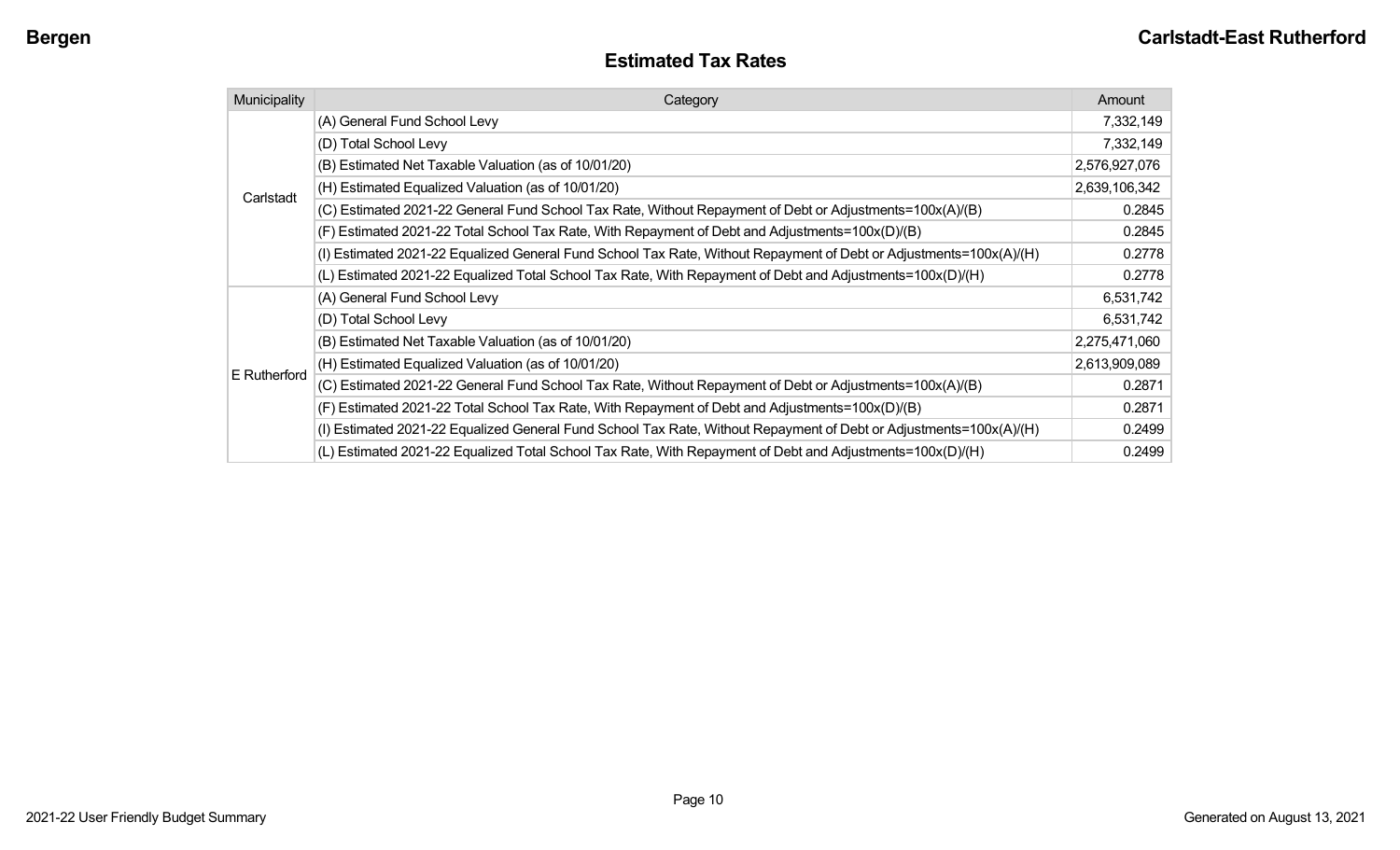| Name         | Category                                                                                  | Measure                         |
|--------------|-------------------------------------------------------------------------------------------|---------------------------------|
|              | <b>Job Title</b>                                                                          | Superintendent                  |
|              | Job Title II                                                                              | none                            |
|              | <b>Base Annual Salary Amount</b>                                                          | \$192,403                       |
|              | Full-Time Equivalent (FTE)                                                                | 1.0                             |
|              | <b>Shared with Another District?</b>                                                      | N                               |
|              | <b>Shared County</b>                                                                      | None Reported                   |
|              | <b>Shared District</b>                                                                    | None Reported                   |
|              | <b>Job Title Other District</b>                                                           | None Reported                   |
|              | Member of Collective Bargaining Unit (CBU)?                                               | N                               |
|              | <b>Beginning Date of Contract</b>                                                         | 07/01/21                        |
|              | <b>End Date of Contract</b>                                                               | 06/30/22                        |
|              | <b>Contracted Number of Annual Work Days</b>                                              | 260                             |
|              | <b>Contracted Number of Annual Vacation Days</b>                                          | 25                              |
|              | <b>Contracted Number of Annual Sick Days</b>                                              | 15                              |
| Dario Sforza | <b>Contracted Number of Annual Personal Days</b>                                          | 5                               |
|              | <b>Contracted Number of Annual Consulting Days</b>                                        | $\Omega$                        |
|              | Number of Other Contracted Non-Working Days                                               | 14                              |
|              | Description of Other Contracted Non-Working Days                                          | holidays                        |
|              | <b>Total Allowances Amount</b>                                                            | \$10,266                        |
|              | <b>Total Bonuses Amount</b>                                                               | \$0                             |
|              | <b>Total Stipends Amount</b>                                                              | \$0                             |
|              | District Contributions Above Teacher Contract for Insurance (Health, Dental, Life, Other) | \$100                           |
|              | District Contributions Above Teacher Contract for Retirement Plans                        | \$0                             |
|              | <b>Total Contractual Post-Employment Benefit Amount</b>                                   | \$52,000                        |
|              | Contractual Post-Employment Benefit Description of Payout of Sick days                    | maximum payout of sick days     |
|              | Contractual Post-Employment Benefit Description of Payout of Vacation days                | maximum payout of vacation days |
|              | Contractual Post-Employment Benefit Description of Payout of Personal days                | no payout of personal days      |
|              | Contractual Post-Employment Benefit Description of Other Benefits 1                       | None Reported                   |
|              | Contractual Post-Employment Benefit Description of Other Benefits 2                       | None Reported                   |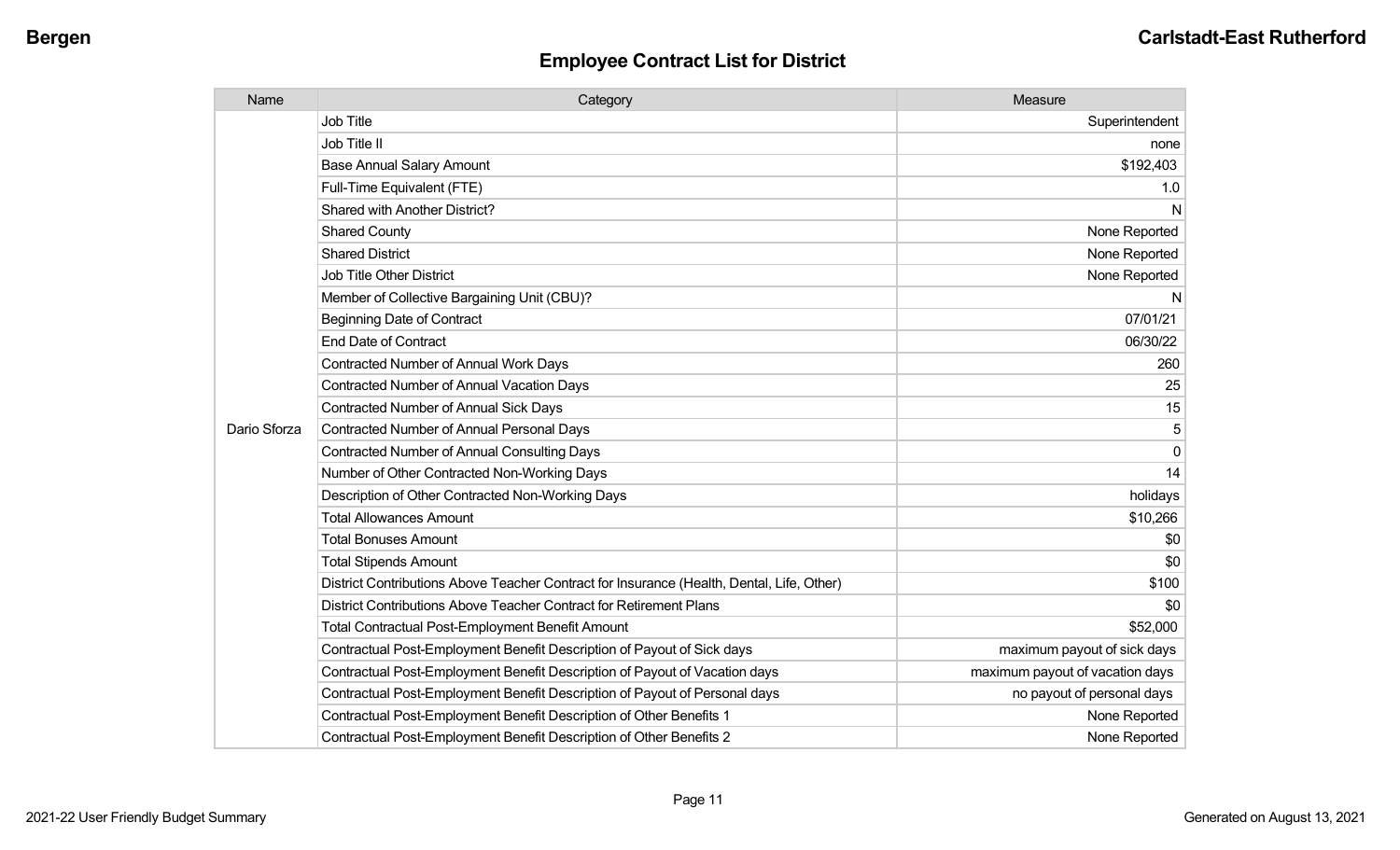| Name         | Category                                                                                 | Measure               |
|--------------|------------------------------------------------------------------------------------------|-----------------------|
|              | Contractual Post-Employment Benefit Description of Other Benefits 3                      | None Reported         |
|              | <b>Total Other/In-Kind Remuneration Amount</b>                                           | \$0                   |
|              | Description of Other/In-Kind Remuneration Annual Option to Buyback Sick Time in Cash     | None Reported         |
|              | Description of Other/In-Kind Remuneration Annual Option to Buyback Vacation Time in Cash | None Reported         |
|              | Description of Other/In-Kind Remuneration Annual Option to Buyback Personal Time in Cash | None Reported         |
| Dario Sforza | Description of Other/In-Kind Remuneration Annual Option to Other Remuneration 1          | None Reported         |
|              | Description of Other/In-Kind Remuneration Annual Option to Other Remuneration 2          | None Reported         |
|              | Description of Other/In-Kind Remuneration Annual Option to Other Remuneration 3          | None Reported         |
|              | <b>Additional Comment 1</b>                                                              | None Reported         |
|              | <b>Additional Comment 2</b>                                                              | None Reported         |
|              | <b>Additional Comment 3</b>                                                              | None Reported         |
|              | <b>Job Title</b>                                                                         | <b>Vice Principal</b> |
|              | Job Title II                                                                             | none                  |
|              | <b>Base Annual Salary Amount</b>                                                         | \$149,500             |
|              | Full-Time Equivalent (FTE)                                                               | 1.0                   |
|              | Shared with Another District?                                                            | N                     |
|              | <b>Shared County</b>                                                                     | None Reported         |
|              | <b>Shared District</b>                                                                   | None Reported         |
|              | Job Title Other District                                                                 | None Reported         |
|              | Member of Collective Bargaining Unit (CBU)?                                              | N                     |
| James Bonono | <b>Beginning Date of Contract</b>                                                        | 07/01/20              |
|              | <b>End Date of Contract</b>                                                              | 06/30/21              |
|              | Contracted Number of Annual Work Days                                                    | 260                   |
|              | <b>Contracted Number of Annual Vacation Days</b>                                         | 20                    |
|              | <b>Contracted Number of Annual Sick Days</b>                                             | 15                    |
|              | Contracted Number of Annual Personal Days                                                | 4                     |
|              | <b>Contracted Number of Annual Consulting Days</b>                                       | $\mathbf 0$           |
|              | Number of Other Contracted Non-Working Days                                              | 14                    |
|              | Description of Other Contracted Non-Working Days                                         | holidays              |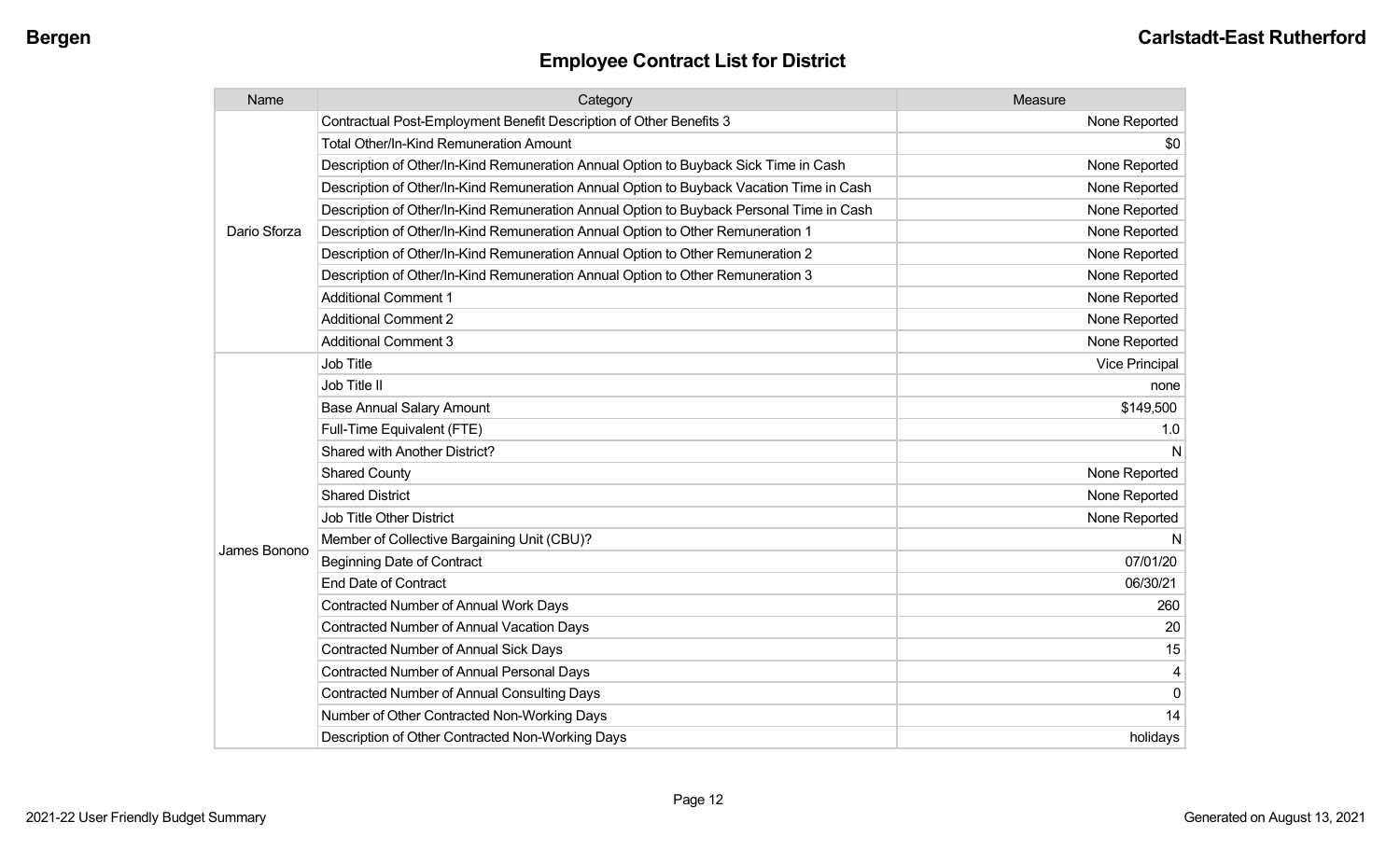| Name             | Category                                                                                  | Measure                         |
|------------------|-------------------------------------------------------------------------------------------|---------------------------------|
|                  | <b>Total Allowances Amount</b>                                                            | \$5,266                         |
|                  | <b>Total Bonuses Amount</b>                                                               | \$0                             |
|                  | <b>Total Stipends Amount</b>                                                              | \$0                             |
|                  | District Contributions Above Teacher Contract for Insurance (Health, Dental, Life, Other) | \$100                           |
|                  | District Contributions Above Teacher Contract for Retirement Plans                        | \$0                             |
|                  | Total Contractual Post-Employment Benefit Amount                                          | \$23,250                        |
|                  | Contractual Post-Employment Benefit Description of Payout of Sick days                    | maximum payout of sick days     |
|                  | Contractual Post-Employment Benefit Description of Payout of Vacation days                | maximum payout of vacation days |
|                  | Contractual Post-Employment Benefit Description of Payout of Personal days                | no payout of personal days      |
|                  | Contractual Post-Employment Benefit Description of Other Benefits 1                       | None Reported                   |
| James Bonono     | Contractual Post-Employment Benefit Description of Other Benefits 2                       | None Reported                   |
|                  | Contractual Post-Employment Benefit Description of Other Benefits 3                       | None Reported                   |
|                  | Total Other/In-Kind Remuneration Amount                                                   | \$0                             |
|                  | Description of Other/In-Kind Remuneration Annual Option to Buyback Sick Time in Cash      | None Reported                   |
|                  | Description of Other/In-Kind Remuneration Annual Option to Buyback Vacation Time in Cash  | None Reported                   |
|                  | Description of Other/In-Kind Remuneration Annual Option to Buyback Personal Time in Cash  | None Reported                   |
|                  | Description of Other/In-Kind Remuneration Annual Option to Other Remuneration 1           | None Reported                   |
|                  | Description of Other/In-Kind Remuneration Annual Option to Other Remuneration 2           | None Reported                   |
|                  | Description of Other/In-Kind Remuneration Annual Option to Other Remuneration 3           | None Reported                   |
|                  | <b>Additional Comment 1</b>                                                               | None Reported                   |
|                  | <b>Additional Comment 2</b>                                                               | None Reported                   |
|                  | <b>Additional Comment 3</b>                                                               | None Reported                   |
| Nicholas Annitti | Job Title                                                                                 | <b>Business Administrator</b>   |
|                  | Job Title II                                                                              | none                            |
|                  | <b>Base Annual Salary Amount</b>                                                          | \$185,433                       |
|                  | Full-Time Equivalent (FTE)                                                                | 1.0                             |
|                  | Shared with Another District?                                                             | N                               |
|                  | <b>Shared County</b>                                                                      | None Reported                   |
|                  | <b>Shared District</b>                                                                    | None Reported                   |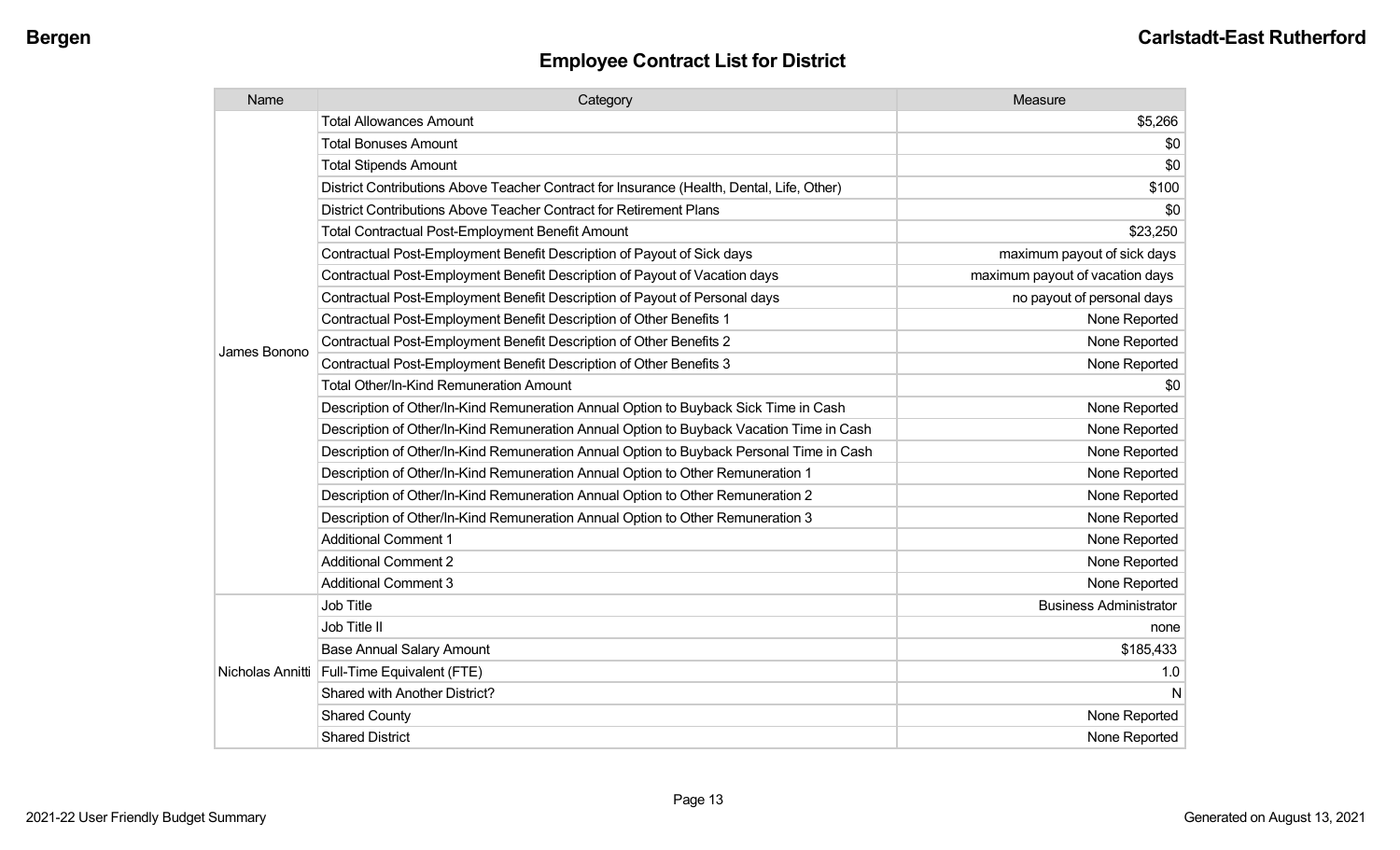| Name             | Category                                                                                  | Measure                         |
|------------------|-------------------------------------------------------------------------------------------|---------------------------------|
|                  | Job Title Other District                                                                  | None Reported                   |
|                  | Member of Collective Bargaining Unit (CBU)?                                               | N                               |
|                  | <b>Beginning Date of Contract</b>                                                         | 07/01/20                        |
|                  | <b>End Date of Contract</b>                                                               | 06/30/21                        |
|                  | <b>Contracted Number of Annual Work Days</b>                                              | 260                             |
|                  | Contracted Number of Annual Vacation Days                                                 | 40                              |
|                  | <b>Contracted Number of Annual Sick Days</b>                                              | 15                              |
|                  | Contracted Number of Annual Personal Days                                                 | 5                               |
|                  | Contracted Number of Annual Consulting Days                                               | $\mathbf 0$                     |
|                  | Number of Other Contracted Non-Working Days                                               | 14                              |
|                  | Description of Other Contracted Non-Working Days                                          | holidays                        |
|                  | <b>Total Allowances Amount</b>                                                            | \$5,266                         |
|                  | <b>Total Bonuses Amount</b>                                                               | \$10,000                        |
|                  | <b>Total Stipends Amount</b>                                                              | \$0                             |
| Nicholas Annitti | District Contributions Above Teacher Contract for Insurance (Health, Dental, Life, Other) | \$100                           |
|                  | District Contributions Above Teacher Contract for Retirement Plans                        | \$0                             |
|                  | <b>Total Contractual Post-Employment Benefit Amount</b>                                   | \$64,924                        |
|                  | Contractual Post-Employment Benefit Description of Payout of Sick days                    | maximum payout of sick days     |
|                  | Contractual Post-Employment Benefit Description of Payout of Vacation days                | maximum payout of vacation days |
|                  | Contractual Post-Employment Benefit Description of Payout of Personal days                | no payout of personal days      |
|                  | Contractual Post-Employment Benefit Description of Other Benefits 1                       | None Reported                   |
|                  | Contractual Post-Employment Benefit Description of Other Benefits 2                       | None Reported                   |
|                  | Contractual Post-Employment Benefit Description of Other Benefits 3                       | None Reported                   |
|                  | Total Other/In-Kind Remuneration Amount                                                   | \$0                             |
|                  | Description of Other/In-Kind Remuneration Annual Option to Buyback Sick Time in Cash      | None Reported                   |
|                  | Description of Other/In-Kind Remuneration Annual Option to Buyback Vacation Time in Cash  | None Reported                   |
|                  | Description of Other/In-Kind Remuneration Annual Option to Buyback Personal Time in Cash  | None Reported                   |
|                  | Description of Other/In-Kind Remuneration Annual Option to Other Remuneration 1           | None Reported                   |
|                  | Description of Other/In-Kind Remuneration Annual Option to Other Remuneration 2           | None Reported                   |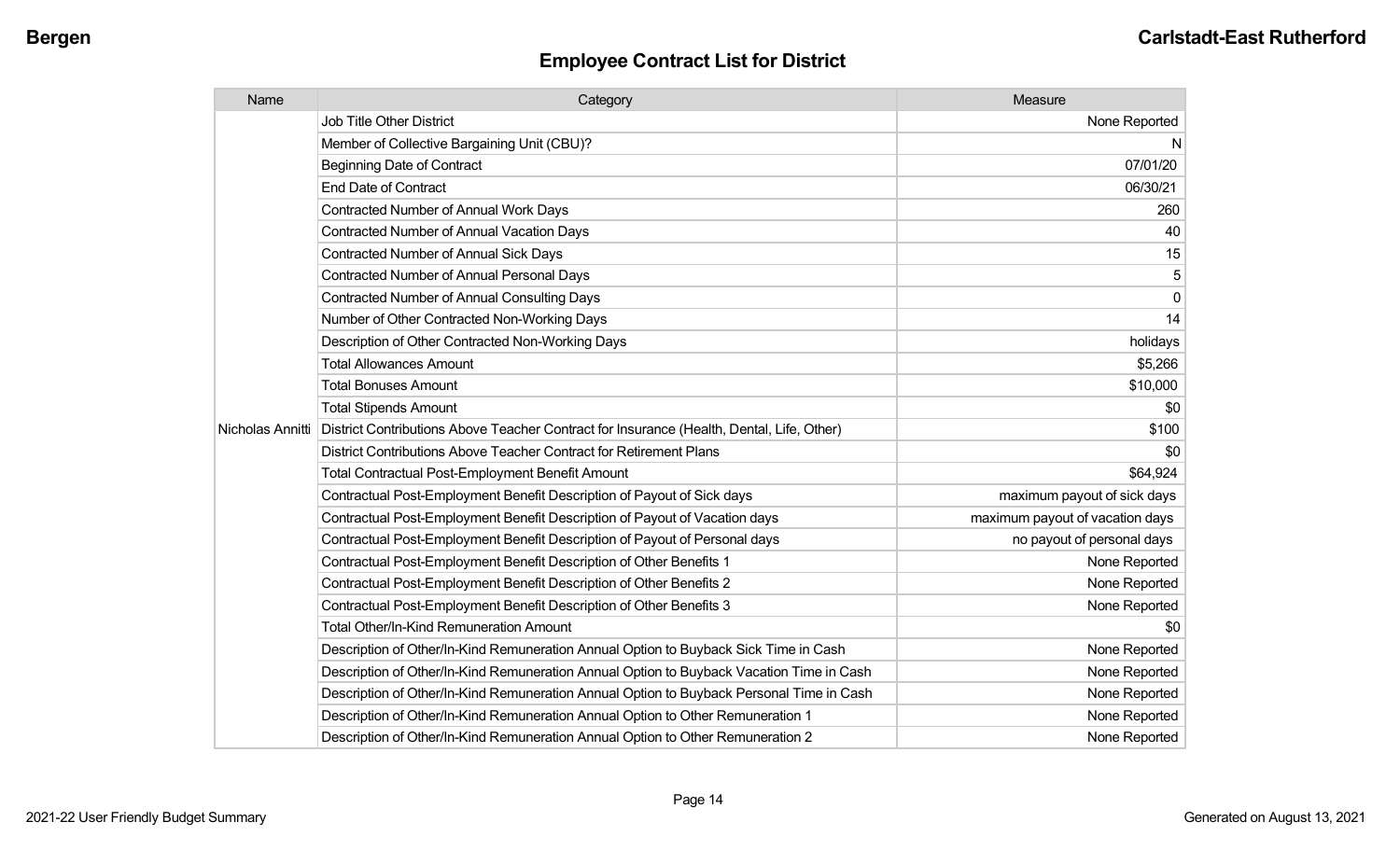| Name             | Category                                                                                  | Measure                     |
|------------------|-------------------------------------------------------------------------------------------|-----------------------------|
| Nicholas Annitti | Description of Other/In-Kind Remuneration Annual Option to Other Remuneration 3           | None Reported               |
|                  | <b>Additional Comment 1</b>                                                               | None Reported               |
|                  | <b>Additional Comment 2</b>                                                               | None Reported               |
|                  | <b>Additional Comment 3</b>                                                               | None Reported               |
|                  | <b>Job Title</b>                                                                          | Other                       |
|                  | Job Title II                                                                              | none                        |
|                  | <b>Base Annual Salary Amount</b>                                                          | \$111,452                   |
|                  | Full-Time Equivalent (FTE)                                                                | 1.0                         |
|                  | Shared with Another District?                                                             | N                           |
|                  | <b>Shared County</b>                                                                      | None Reported               |
|                  | <b>Shared District</b>                                                                    | None Reported               |
|                  | <b>Job Title Other District</b>                                                           | None Reported               |
|                  | Member of Collective Bargaining Unit (CBU)?                                               | N                           |
|                  | <b>Beginning Date of Contract</b>                                                         | 07/01/20                    |
|                  | <b>End Date of Contract</b>                                                               | 06/30/21                    |
|                  | <b>Contracted Number of Annual Work Days</b>                                              | 260                         |
| Phil Caputo      | <b>Contracted Number of Annual Vacation Days</b>                                          | 20                          |
|                  | Contracted Number of Annual Sick Days                                                     | 15                          |
|                  | <b>Contracted Number of Annual Personal Days</b>                                          | $\overline{2}$              |
|                  | Contracted Number of Annual Consulting Days                                               | 0                           |
|                  | Number of Other Contracted Non-Working Days                                               | 14                          |
|                  | Description of Other Contracted Non-Working Days                                          | holidays                    |
|                  | <b>Total Allowances Amount</b>                                                            | \$5,266                     |
|                  | <b>Total Bonuses Amount</b>                                                               | \$5,000                     |
|                  | <b>Total Stipends Amount</b>                                                              | \$0                         |
|                  | District Contributions Above Teacher Contract for Insurance (Health, Dental, Life, Other) | \$0                         |
|                  | District Contributions Above Teacher Contract for Retirement Plans                        | \$0                         |
|                  | <b>Total Contractual Post-Employment Benefit Amount</b>                                   | \$18,860                    |
|                  | Contractual Post-Employment Benefit Description of Payout of Sick days                    | maximum payout of sick days |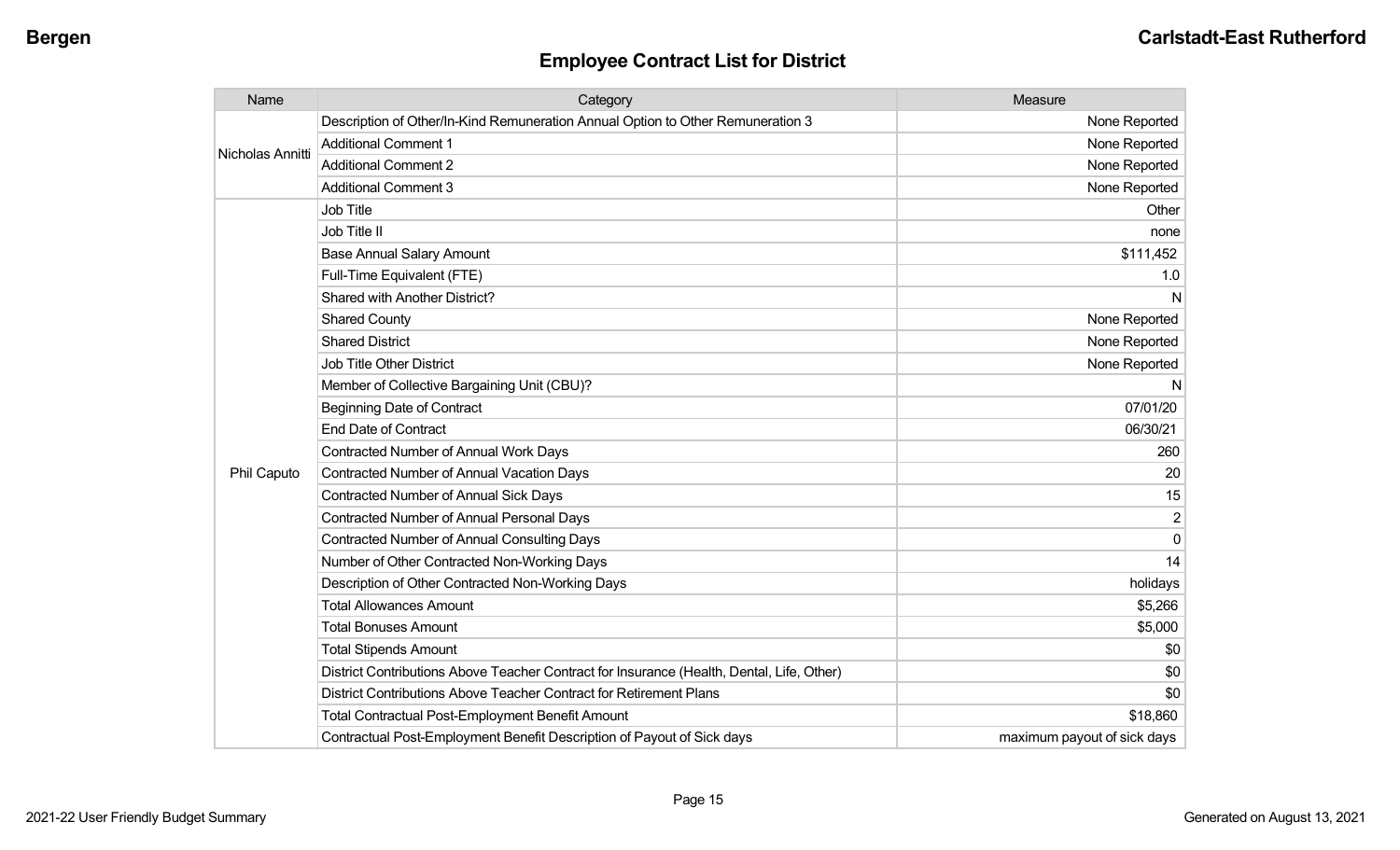| Name                 | Category                                                                                 | Measure                         |
|----------------------|------------------------------------------------------------------------------------------|---------------------------------|
| Phil Caputo          | Contractual Post-Employment Benefit Description of Payout of Vacation days               | maximum payout of vacation days |
|                      | Contractual Post-Employment Benefit Description of Payout of Personal days               | no payout of personal days      |
|                      | Contractual Post-Employment Benefit Description of Other Benefits 1                      | None Reported                   |
|                      | Contractual Post-Employment Benefit Description of Other Benefits 2                      | None Reported                   |
|                      | Contractual Post-Employment Benefit Description of Other Benefits 3                      | None Reported                   |
|                      | <b>Total Other/In-Kind Remuneration Amount</b>                                           | \$0                             |
|                      | Description of Other/In-Kind Remuneration Annual Option to Buyback Sick Time in Cash     | None Reported                   |
|                      | Description of Other/In-Kind Remuneration Annual Option to Buyback Vacation Time in Cash | None Reported                   |
|                      | Description of Other/In-Kind Remuneration Annual Option to Buyback Personal Time in Cash | None Reported                   |
|                      | Description of Other/In-Kind Remuneration Annual Option to Other Remuneration 1          | None Reported                   |
|                      | Description of Other/In-Kind Remuneration Annual Option to Other Remuneration 2          | None Reported                   |
|                      | Description of Other/In-Kind Remuneration Annual Option to Other Remuneration 3          | None Reported                   |
|                      | <b>Additional Comment 1</b>                                                              | None Reported                   |
|                      | <b>Additional Comment 2</b>                                                              | None Reported                   |
|                      | <b>Additional Comment 3</b>                                                              | None Reported                   |
|                      | <b>Job Title</b>                                                                         | Information Technology          |
|                      | Job Title II                                                                             | none                            |
|                      | <b>Base Annual Salary Amount</b>                                                         | \$106,974                       |
|                      | Full-Time Equivalent (FTE)                                                               | 1.0                             |
|                      | <b>Shared with Another District?</b>                                                     | N                               |
|                      | <b>Shared County</b>                                                                     | None Reported                   |
|                      | <b>Shared District</b>                                                                   | None Reported                   |
| <b>Rich Ghabuidi</b> | <b>Job Title Other District</b>                                                          | None Reported                   |
|                      | Member of Collective Bargaining Unit (CBU)?                                              | N                               |
|                      | <b>Beginning Date of Contract</b>                                                        | 07/01/20                        |
|                      | <b>End Date of Contract</b>                                                              | 06/30/21                        |
|                      | <b>Contracted Number of Annual Work Days</b>                                             | 260                             |
|                      | <b>Contracted Number of Annual Vacation Days</b>                                         | 20                              |
|                      | <b>Contracted Number of Annual Sick Days</b>                                             | 15                              |